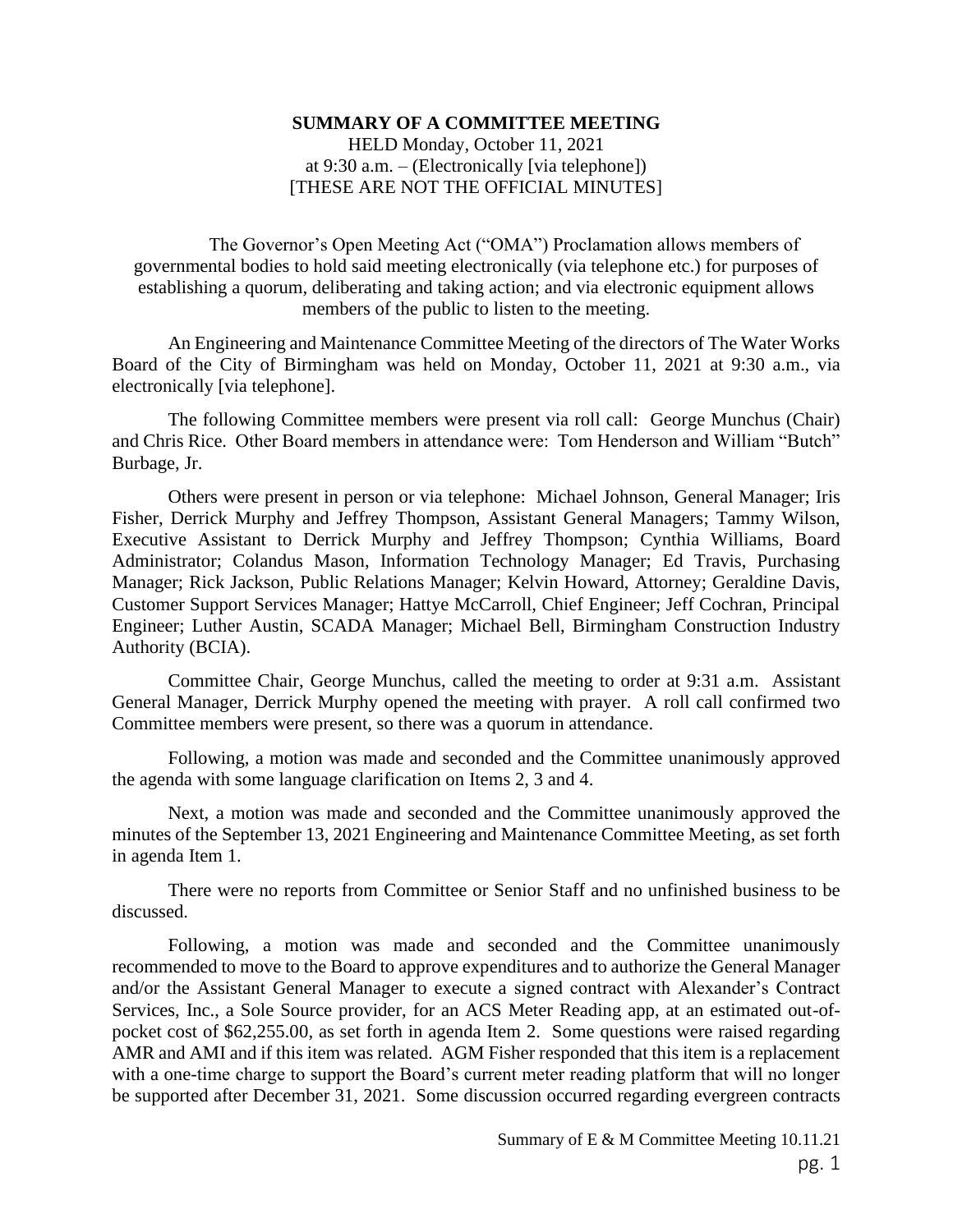with a request from the Committee to ensure the Board has leverage to negotiate or terminate a contract.

Next, a motion was made and seconded and the Committee unanimously recommended to move to the Board to approve expenditures and to authorize the General Manager and/or the Assistant General Manager to execute a signed contract with SHI, a Sole Source provider, for COT Software & Services from the state contract, at an estimated out-of-pocket cost of \$733,085.93, as set forth in agenda Item 3. IT Manager Mason explained this is a renewal with a company we have done business with in the past and that their services host the company email, Microsoft Office and Windows.

Following, a motion was made and seconded and the Committee unanimously recommended to move to the Board to approve expenditures and to authorize the General Manager and/or the Assistant General Manager to execute a signed 3-year contract with Luminary Automation & Engineering, a Sole Source provider, for a SCADA Security & Resilience Program, at an estimated out-of-pocket cost of \$3,523,900.00, as set forth in agenda Item 4. AGM Thompson stated Luminary Automation & Engineering is highly respected in its field and many meetings with them had occurred with great success before bringing the item to the Board. IT Manager Mason echoed the same opinion, stating the company has 50 years in the business. Some discussion occurred regarding possible joint ventures in the future. IT Manager Mason stated Luminary had already expressed their desire to hire locally.

Next, a motion was made and seconded and the Committee unanimously recommended to move to the Board to exercise its bid option for a second 1-year extension and to authorize the General Manager and/or the Assistant General Manager to execute a signed contract with Advanced Asphalt (for Delivery) and Dunn Construction (for Pick-Up), the lowest responsible and responsive bidders, for Asphalt Cold Mix, at an estimated out-of-pocket cost of \$185,000.00 (Advanced Asphalt – delivery) and \$174,875.00 (Dunn Construction – pick up), as set forth in agenda Item 5. Michael Bell, with BCIA stated these companies were contributing to the local community.

Following, a motion was made and seconded and the Committee unanimously recommended to move to the Board to exercise its bid option for a 1-year extension and to authorize the General Manager and/or the Assistant General Manager to execute a signed contract with Kelly Road Builders, the lowest responsible and responsive bidder, for estimated quantities of Standard Patch Paving /Longitudinal Transverse/Milling and Resurfacing, at an estimated outof-pocket cost of \$640,800.00, as set forth in agenda Item 6.

Next, a motion was made and seconded and the Committee unanimously recommended to move to the Board to approve expenditures with Aqua Metrology Systems (AMS), a Sole Source provider, for a Safeguard H2O Mobile Pilot Treatment System, to be used for testing at Carson, Putnam and Shades Mountain Filter Plants, at an estimated out-of-pocket cost of \$97,800.00, as set forth in agenda Item 7. Dr. Cochran, Principal Engineer spoke about the long-standing relationship the Board has with AMS adding that Staff is excited for the opportunity to test for metals removal at various plants. Dr. Cochran stated that BWW would be the first worldwide to use the Safeguard H2O Mobile Pilot Treatment System to test for metals.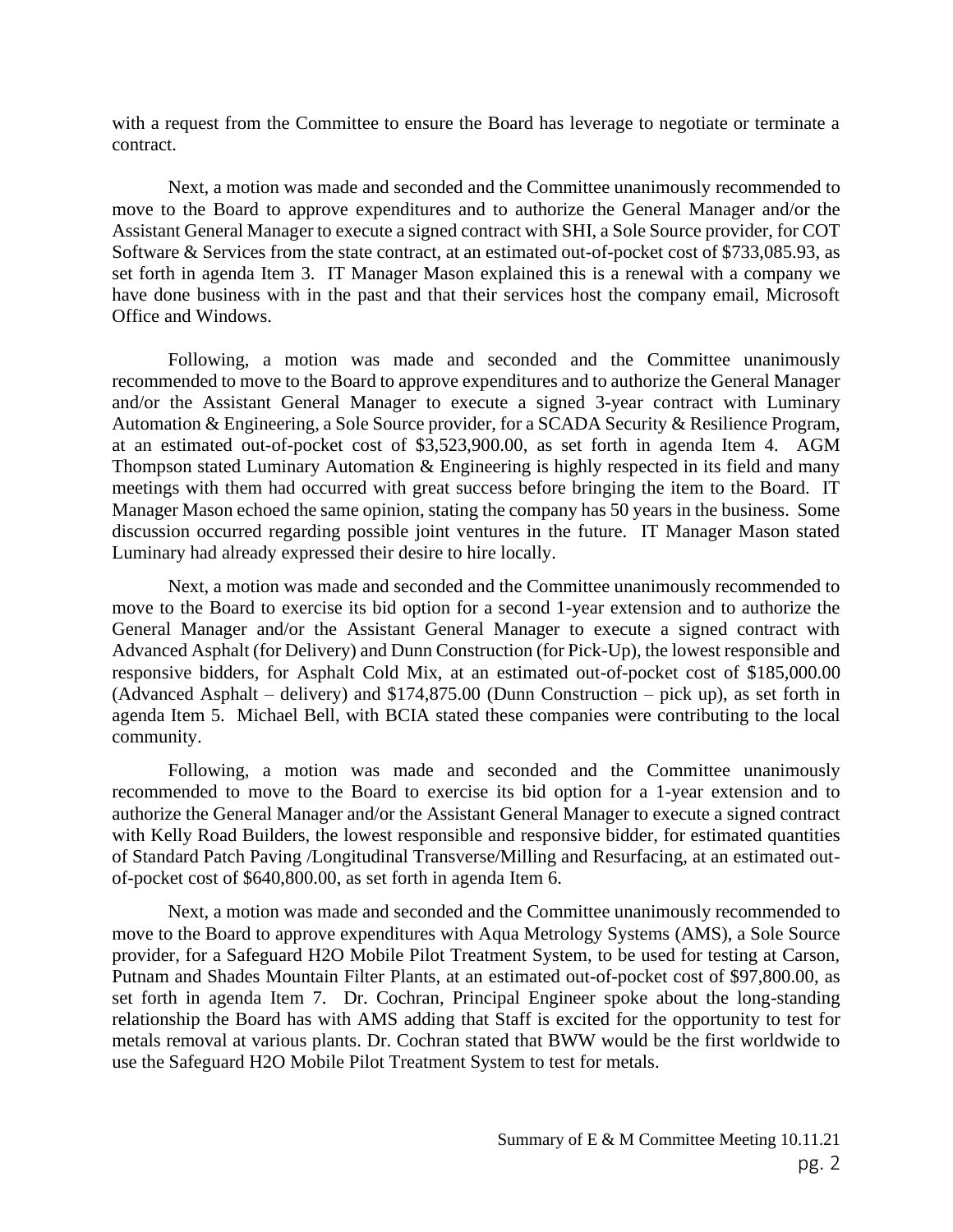Following, a motion was made and seconded and the Committee unanimously recommended to move to the Board to approve expenditures with NOV Process and Flow Technologies US, Inc. (the original equipment manufacturer), a Sole Source provider, for Chemineer Mixers, for the SMFP built to the original specifications necessary to be installed in the Chemineer gear box, at an estimated out-of-pocket cost of \$126,145.00, as set forth in agenda Item 8.

Next, a motion was made and seconded and the Committee unanimously recommended to move to the Board to approve expenditures with Aqua Metrology Systems, a Sole Source provider, for 2 TTHM-100 Analyzers for Carson and Putnam Filter Plants, at an estimated out-of-pocket cost of \$185,500.00, as set forth in agenda item 9.

Following, a motion was made and seconded and the Committee unanimously recommended to move to the Board to approve expenditures with Electric Machinery Company-WEG Group, a Sole Source provider, for Synchronous Motors for Mulberry Motor #2 and Sipsey Motor #2 to original equipment manufacturer specifications and other expenditures necessary for the installation of the motors, at an estimated out-of-pocket cost of \$104,400.00 (Mulberry Motor #2 Refurbishment) and \$81,031.00 (Sipsey Motor #2 Refurbishment), as set forth in agenda Item 10.

Next, a motion was made and seconded and the Committee unanimously recommended to move to the Board to approve expenditures with Flowserve Pump Company/Jim House & Associates, a Sole Source provider, for Byron Jackson Pumps, for refurbishment of Mulberry Pump #2 and Sipsey Pump #2 to original equipment manufacturer specifications and other expenditures necessary for the installation of the pumps, at an estimated out-of-pocket cost of \$591,339.60 (Mulberry Vertical Turbine Pump #2) and \$790,567.20 (Sipsey Vertical Turbine Pump #2), as set forth in agenda Item 11. Some discussion occurred regarding whether or not Flowserve Pump Company/Jim House & Associates was a local company. AGM Murphy stated he would find out and let the Committee know.

Following, a motion was made and seconded and the Committee unanimously recommended to move to the Board to purchase the structures and improvements per the Recreational Site Agreement held by Charles Wilson on Lot 77 at Inland Lake for a sales price of \$420,000.00, as set forth in agenda Item 12. Director Munchus asked for Senior Staff's recommendation and how the value for the sites are set. GM Johnson stated the Board's goal has been to purchase the site agreement as they become available and the values are determined and set by the sales contract between the seller and the buyer with BWW having the first right of refusal. Director Burbage was asked his opinion and he responded that he believed the Board should purchase the sites as the opportunities arise, to ensure more control over the protection of Inland Lake. Director Rice agreed and asked Senior Staff to make sure clearly explain the Board's intentions for making these purchases.

Next, in response to a question in Item 11 regarding the location of Flowserve Pump Company/Jim House & Associates, AGM Murphy stated they are headquartered in Florida and the pumps will be shipped to Kansas City for refurbishment. Director Rice asked who handles the freight. Mr. Bell, with BCIA stated they would work on HUB participation for this segment.